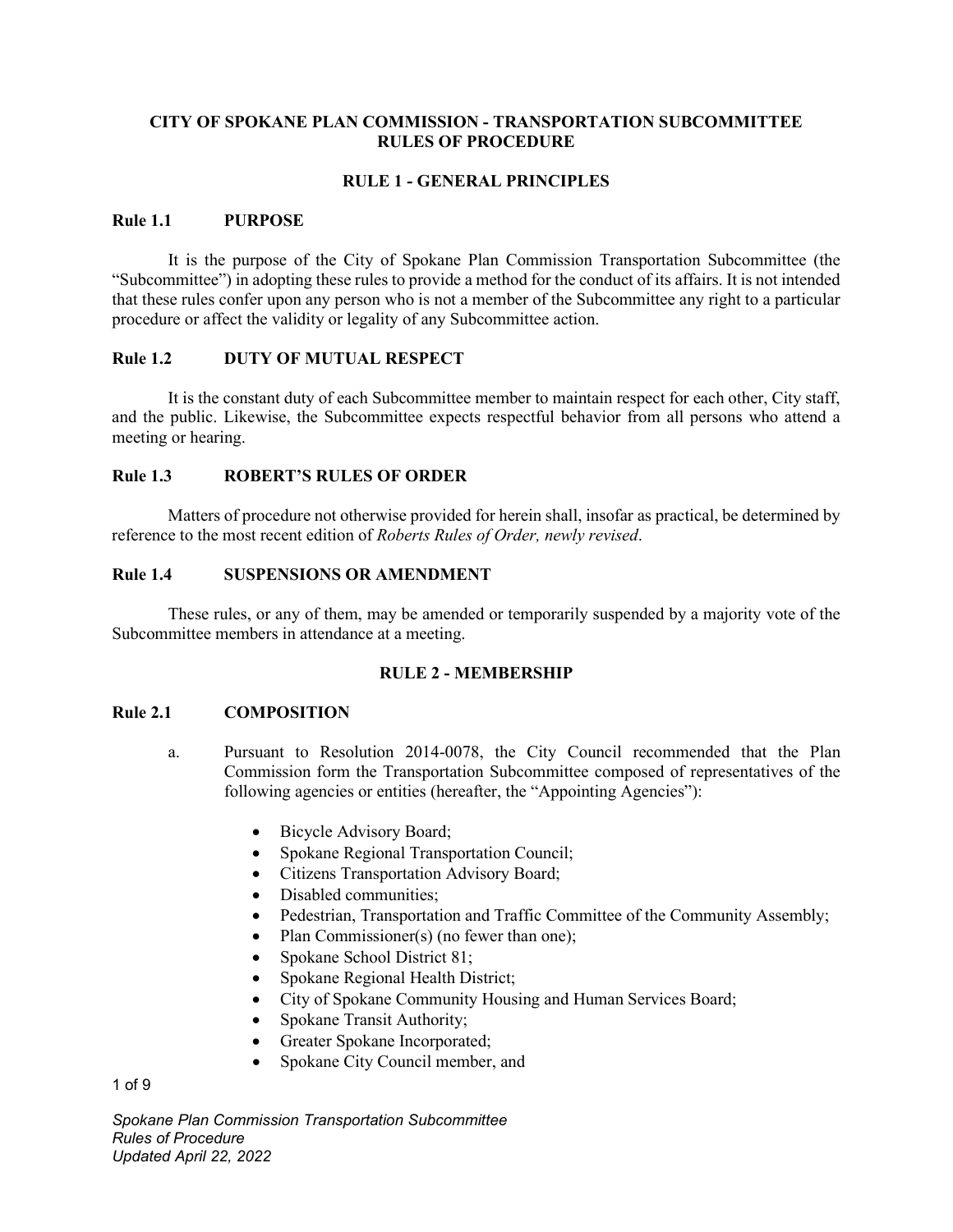- Spokane City Council Staff member
- b. Because the list of agencies and entities included in Resolution 2014-0078 was a nonmandatory and non-exclusive list, the Plan Commission has the discretion to constitute the Subcommittee as it sees fit from time to time, subject to the approval of the Plan Commission.
- c. Each agency or entity may appoint a member and an alternate, according to each Appointing Agency's rules of procedure, to participate in the Subcommittee. The appointment of the member will take effect upon the Appointing Agency's governing body or executive director having sent written notice to the President of the Plan Commission and the Chairperson of the Subcommittee of the appointment of that person as a member.
- d. There shall also be at least one but no more than four Plan Commissioners included in the Subcommittee membership.
- e. The City Council member who serves as a member of the Subcommittee shall do so in a non-voting capacity.

# **Rule 2.2 TERM**

- a. Each member of the Subcommittee shall serve for no less than a term of three years.
- b. Any member may be reappointed by the respective Appointing Agency by sending written notice of reappointment to the Chairperson of the Subcommittee. There shall be no limit to the cumulative number of terms which a member may serve, subject only to any restrictions imposed by the Appointing Agency.
- c. Each Appointing Agency may make changes to the person(s) appointed to the Subcommittee no more frequently than once per year, except in cases where the appointed person can no longer serve due to relocation, death, disability, disqualification from membership in the agency or entity or (in the case of professional staff) termination or resignation from employment.

# **RULE 3 - MEETINGS**

# **Rule 3.1 REGULAR MEETINGS**

a. The Subcommittee shall hold regular meetings on the first Tuesday of each month at 9:00 a.m. Meetings are held at City Hall. The place, date and hour of regular meetings may be changed by a majority vote of the Subcommittee members, or may be changed by order of the Chairperson.

b. A regular meeting may be cancelled or rescheduled by the Subcommittee at a prior meeting, or by the Chairperson, if no public hearings have been scheduled or advertised by notice for the meeting to be cancelled or rescheduled.

2 of 9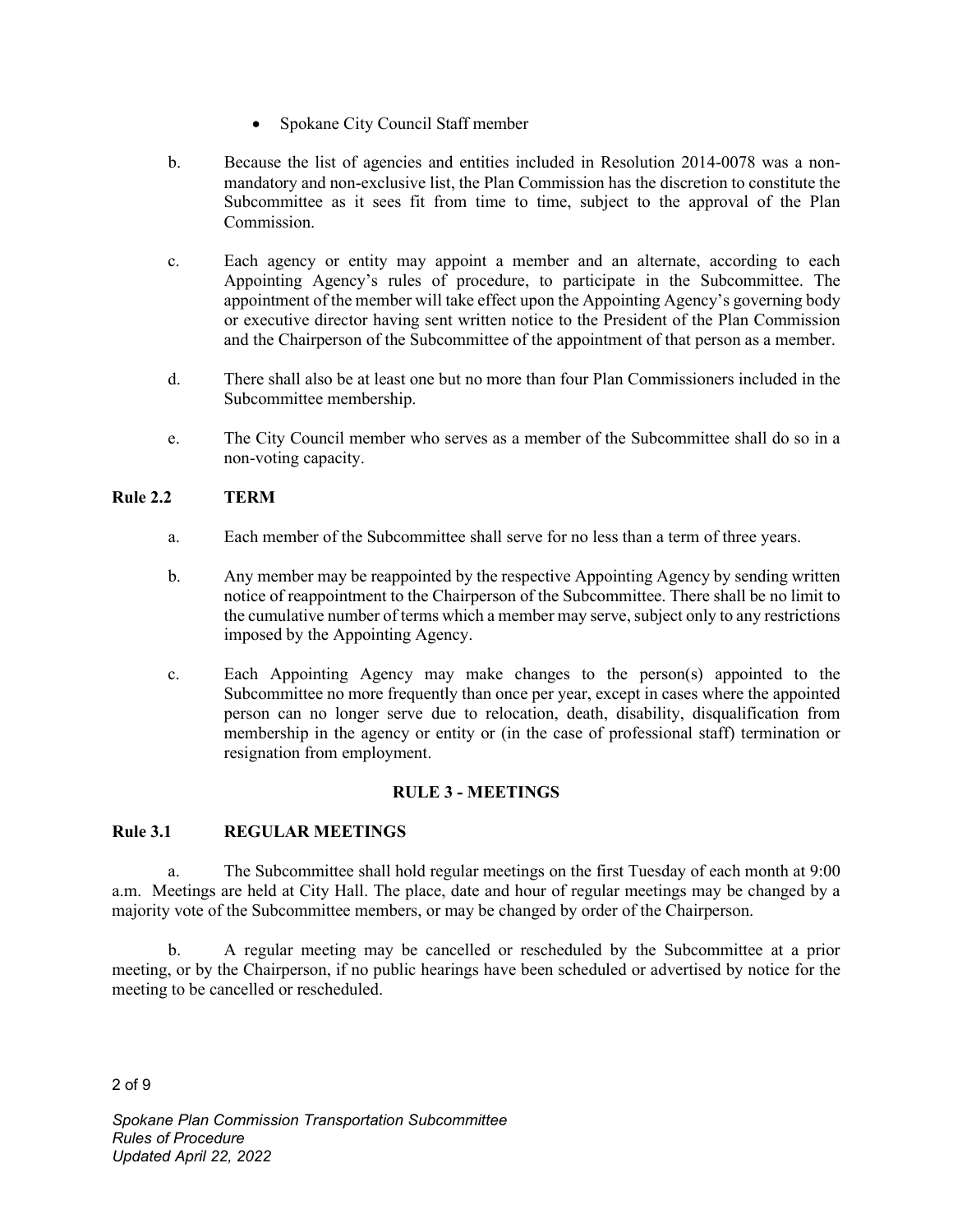c. All Subcommittee meetings are open to the public in accordance with the requirements of Chapter 42.30 RCW (Open Public Meetings Act), except those portions of meetings for which executive session is authorized.

# Rule 3.2 **QUORUM**

a. A quorum is defined as fifty percent (50%) of the Subcommittee members, plus one (1) member. An abstention does not affect a quorum, but a member who recuses himself or herself shall not be counted in determining whether a quorum exists.

b. If there is no quorum present on a date set for a regular, continued or special meeting, the Chairperson may adjourn the meeting temporarily until a quorum can be obtained or may adjourn to their next regular meeting. Before such adjournment, to accommodate the public in attendance, said Subcommittee members present may, as a committee, hear testimony on matters advertised for public hearing and cause the same to be recorded in the minutes to be considered by a quorum of the Subcommittee at the meeting date to which the hearing shall be continued. Agenda items other than hearings may be considered and advisory direction given, subject to ratification by the Subcommittee at its next regular meeting when a quorum is present.

# **Rule 3.3 GENERAL ORDER OF BUSINESS FOR REGULAR MEETINGS**

- a. Briefing. A regular meeting may include a briefing session for purposes of the following:
	- a. Open forum;
	- b. Chairperson's and Council Liaison's Report;
	- c. Approval of old minutes;
	- d. Subcommittee business as noted on the agenda for the meeting;
	- e. Tentative future agenda items raised by members of the Subcommittee.

b. Adjourned Meetings. Any meeting may be adjourned by majority vote or declaration by the Chairperson, to a specific place and time. Unless otherwise specified in the motion, the meeting will be adjourned to the place and time of the next regular meeting. If a meeting is adjourned, all matters on the agenda not disposed of at that meeting or deferred to a specific meeting date, shall be continued to the next regular meeting.

c. Special Meetings. Special meetings may be called, cancelled or rescheduled by the Chairperson whenever he or she deems necessary. The place, date and hour of special meetings shall be set by the Chairperson. The Subcommittee shall take no final action on matters not included in the notice of special meetings. Any measure adopted by a majority vote at a special meeting shall have the same effect as if adopted at a regular meeting.

# **RULE 4 - AGENDA**

# **Rule 4.1 FUNCTIONS OF AGENDA**

The agenda serves to introduce items to the Subcommittee to establish the order of business and to give notice to the public. The notice of special meetings is the agenda for such meetings.

# **Rule 4.2 PREPARATION OF AGENDA**

3 of 9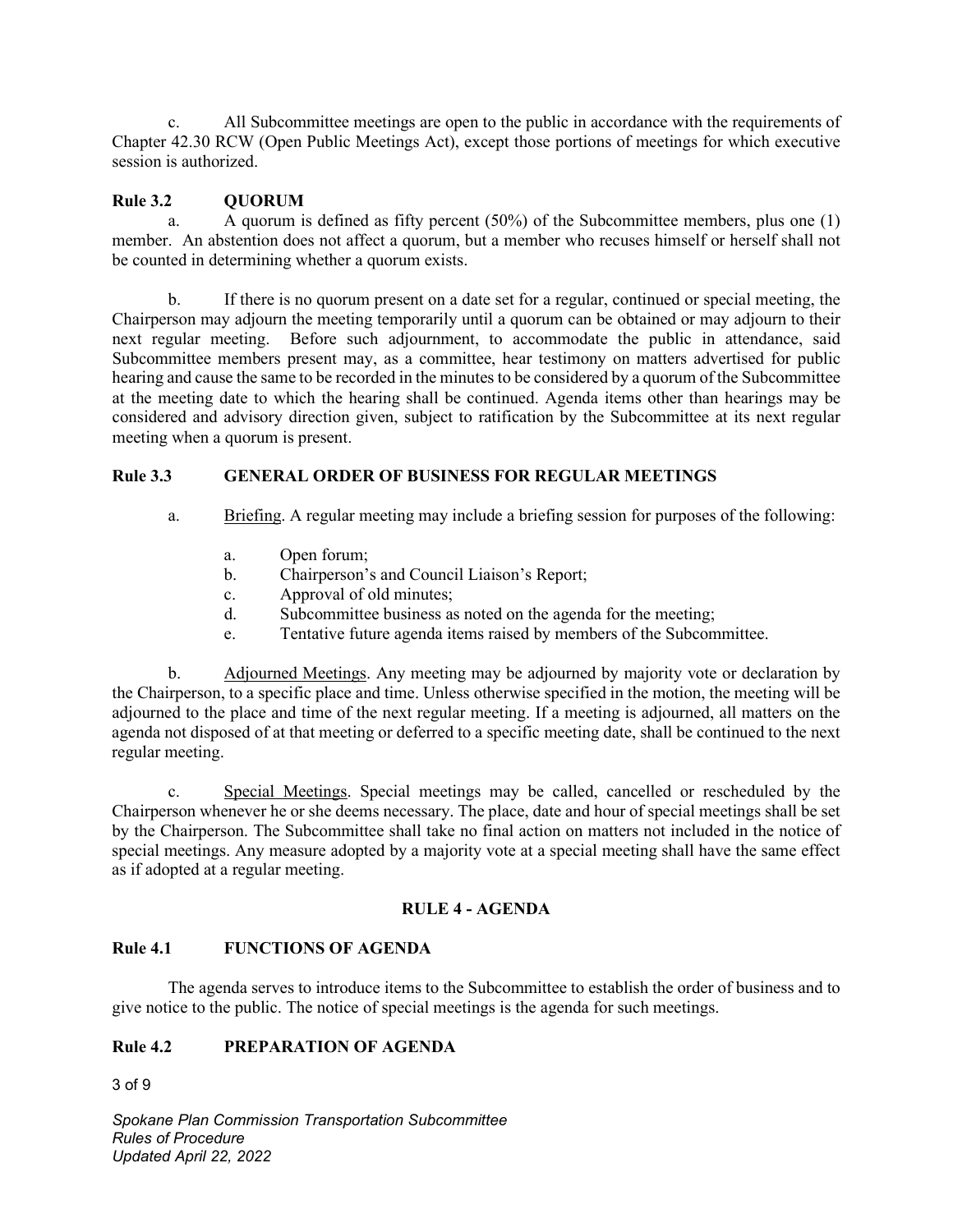The agenda for all meetings of the Subcommittee shall be prepared by the Secretary in coordination with the President and Vice-President.

### **Rule 4.3 AGENDA APPROVAL/MODIFICATION**

At the beginning of a Subcommittee meeting, an item not on the notice of agenda may be added to the final agenda by the Chairperson. No final action can be taken on an item added to the agenda until required notice has been met.

### **RULE 5 - TIME AND NOTICE**

### **Rule 5.1 NOTICE BY AGENDA**

Unless a law specifies particular notice requirements for an agenda item, and except as provided below, the agenda is the only required notice. A copy of the agenda is provided five (5) calendar days in advance of the Subcommittee meetings to Commission members and other interested parties and on the Plan Commission Transportation Subcommittee web page.

# **Rule 5.2 SPECIAL MEETINGS**

Notice of every special meeting shall be given in writing to every Subcommittee member, to the Council Liaison, and to the City Attorney, and to all local news media representatives who have on file with the Secretary a request for such notices. The notice shall be delivered personally, by mail, by email, by facsimile or otherwise, so as to be received at least 24 hours before the meeting. The notice shall state the place and time of the meeting and the business to be conducted. The Subcommittee shall not make final disposition of any matter not included in the notice.

#### **RULE 5.3 SPECIAL NOTICE**

Notices of all meetings, whether regular or special, shall comply with applicable Washington state statutes.

# **RULE 6 - CONDUCT OF MEETINGS**

#### **Rule 6.1 THE CHAIRPERSON**

a. The Chairperson, or in his or her absence or incapacity the Vice-Chairperson or such other designee, shall preside over meetings of the Subcommittee and cause the business of the Subcommittee to be transacted in accordance with these rules. The Chairperson should be mindful that the meeting is being recorded and shall be responsible for informing speakers that their remarks are to be recorded.

b. The Chairperson shall determine all questions of procedure, subject to appeal as provided herein, with the assistance of the City Attorney or the Secretary. A member may appeal a ruling of the Chairperson by, before the ruling is acted on, announcing an appeal and obtaining a second from another member. The Chairperson shall then state the question, namely, whether the ruling shall be upheld, and shall state his or her reasons for the ruling which is under appeal. The member appealing then has the floor to open debate on the appeal. Upon the close of debate, the Chairperson member will decide the appeal.

4 of 9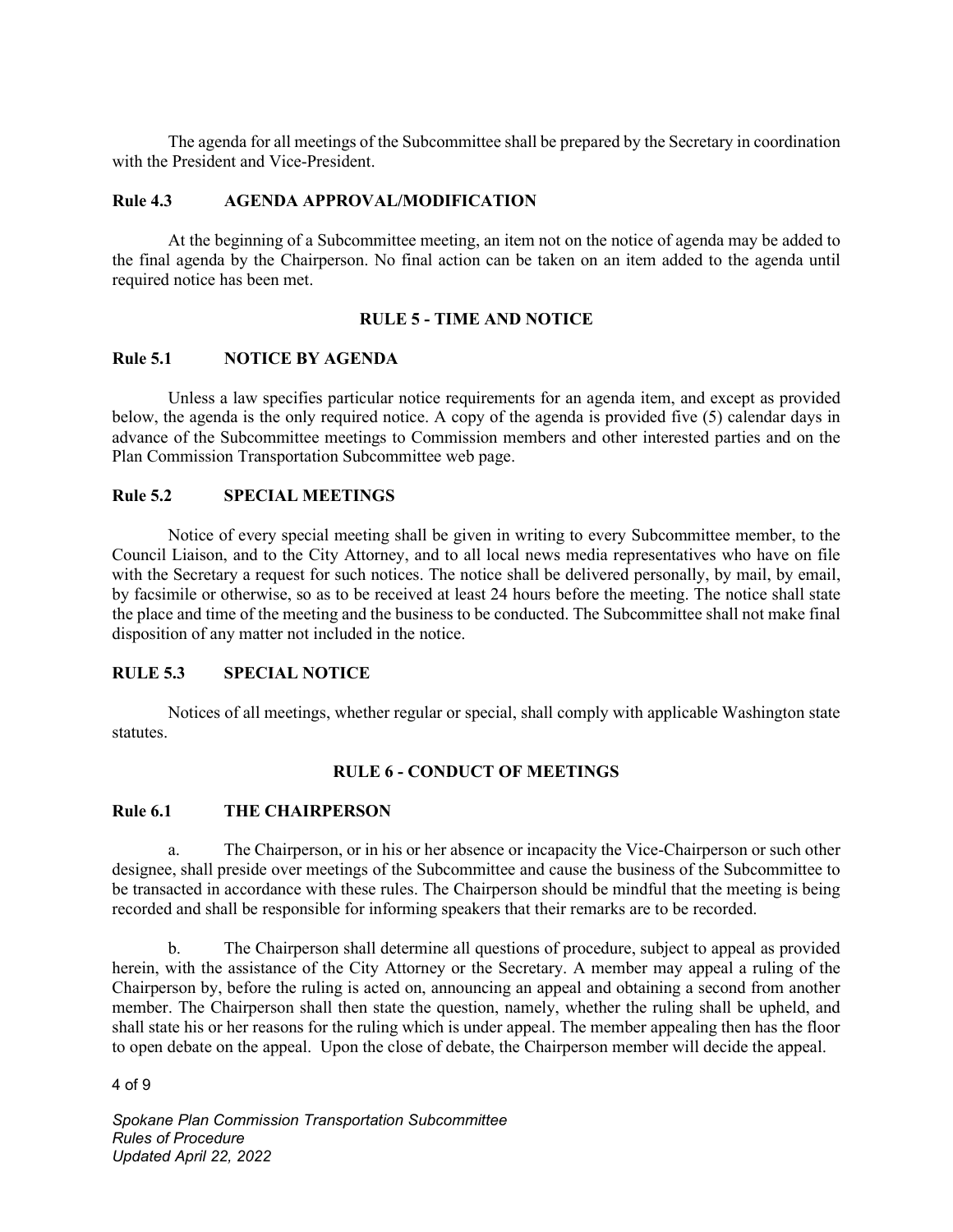c. The Chairperson may make or second any motion, and may present and discuss any matter as a member of the Subcommittee, and shall be entitled to vote on all matters.

# **Rule 6.2 PUBLIC SPEAKING DURING COMMISSION MEETINGS**

a. No one may speak without first being recognized for that purpose by the Chairperson.

b. Each person speaking at a Subcommittee meeting shall print his or her name and contact information, if a follow-up communication is desired, and verbally identify him/herself by name, address, and if appropriate, representative capacity.

c. A speaker asserting a statement of fact may be asked to identify the source of the factual datum being asserted.

d. Each speaker shall follow all instructions from the Chairperson so that his or her remarks may be heard, understood and recorded.

e. In order that evidence and expressions of opinion be included in the record and that decorum befitting a deliberative process be maintained, no modes of expression not provided by these rules, such as demonstrations, banners, applause and the like will be permitted. In the event such disorders persist, the Chairperson may require the removal of the instigator(s), recess or adjourn the meeting.

f. If more than two groups wish to advocate distinct positions on a specific issue, the Chairperson may grant the same procedural and time allowances to all groups.

# **RULE 7 - VOTING**

a. All members (including the Chairperson) are voting members. However, the City Council Liaison is not a voting member. Voting shall be by ayes and nays unless otherwise provided for as in the most recent edition of *Robert's Rules of Order*, and is called for by the Chairperson. The Chairperson shall declare whether the motion carried or failed and the vote count. Any Subcommittee member may explain the reasons for his or her vote as a matter of privilege. Minutes shall record the number of members for and against and the names of any members abstaining.

b. The Secretary records the specific wording of the motion in the minutes as it was proposed before the vote.

c. The Subcommittee shall endeavor to give explanations of their reasons for support and non-support of an action during their discussion of the item or as part of the motion thereon.

# **RULE 8 - OFFICERS AND LIAISONS**

### **Rule 8.1 OFFICERS**

a. The Chairperson of the Subcommittee is designated by the President of the Plan Commission.

5 of 9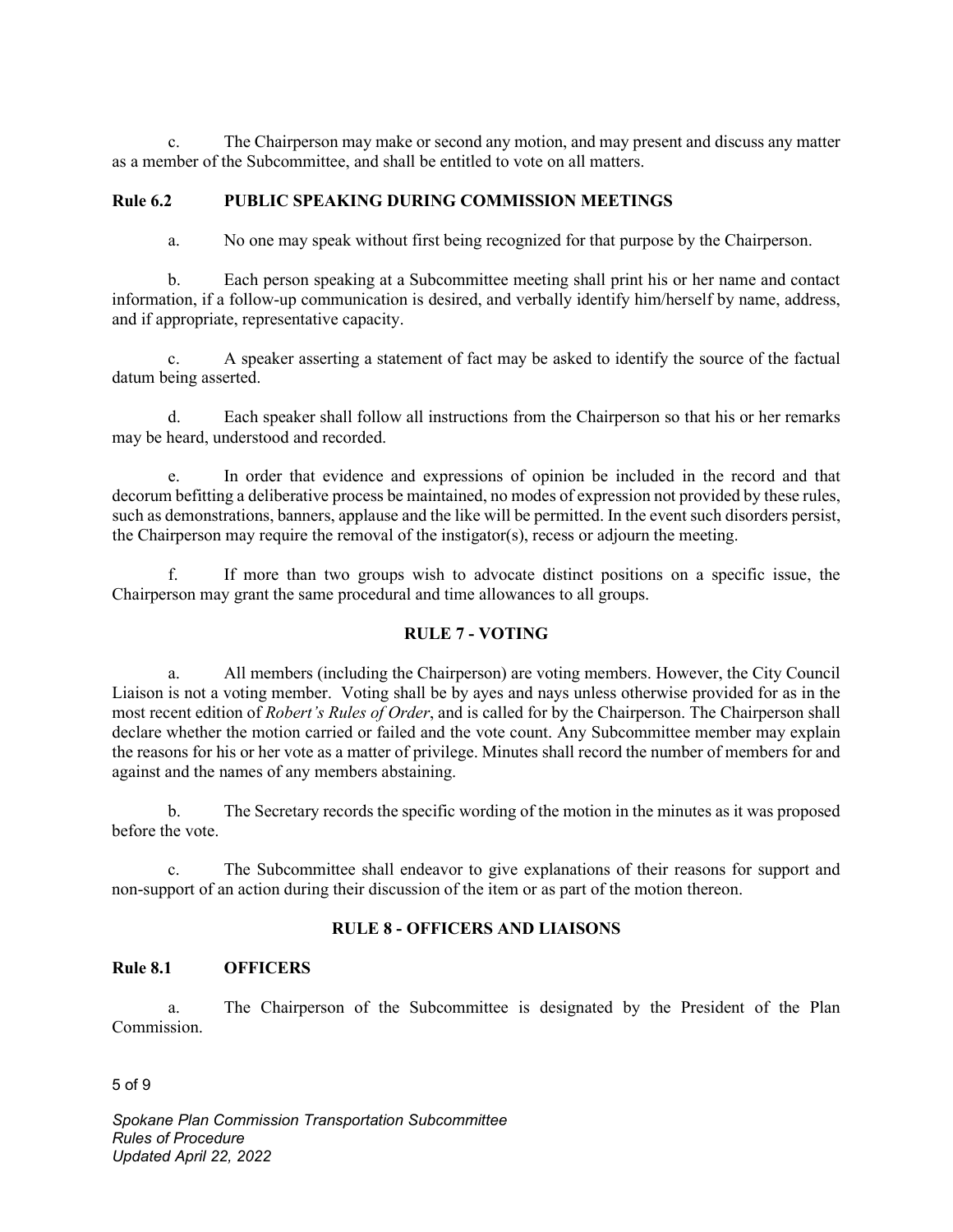b. In January of each odd-numbered year, the Subcommittee shall elect a Vice-Chairperson by majority vote.

c. The City Planning Director shall serve as the Secretary to the Subcommittee.

# **Rule 8.2 THE CHAIRPERSON**

The duties and powers of the Chairperson include the following:

a. To conduct meetings.

b. To see that the purpose and functions of the Subcommittee are progressively achieved in an objective, efficient, and expeditious manner.

c. To preserve order and decorum and enforce the rules and regulations of the Subcommittee, including adjournment of any meeting where, in his/her judgment, the order is such as to prevent a proper consideration of business.

d. To present to the Subcommittee such matters as, in his or her judgment, require attention.

e. To call special meetings and briefings and to announce executive session of the Subcommittee.

f. To prescribe and change the order of business.

g. To change the place, date or time or a regular meeting where circumstances prevent or render impractical the regular schedule.

h. To prepare and sign all official recommendations or documents on behalf of the Subcommittee in accordance with and to report and explain the Subcommittee findings to the Plan Commission. To represent the Subcommittee in correspondence, meetings and news releases.

i. To direct the ayes and nays to be taken in vote and entered on the record on any request before the Subcommittee and to vote on all matters.

j. To appoint a representative to represent the Commission whenever appropriate.

k. To delegate to the Vice Chairperson such portions of the Chairperson's responsibilities and authorities as the Chairperson deems prudent.

l. To rule on procedure where no direct rule has been adopted by the Subcommittee, under the guidance, where possible, of the most recent edition of *Robert's Rules of Order*.

# **Rule 8.3 THE VICE CHAIRPERSON'S DUTIES**

The Vice Chairperson shall discharge the duties of the Chairperson in the Chairperson's absence.

# **Rule 8.4 THE SECRETARY'S DUTIES**

6 of 9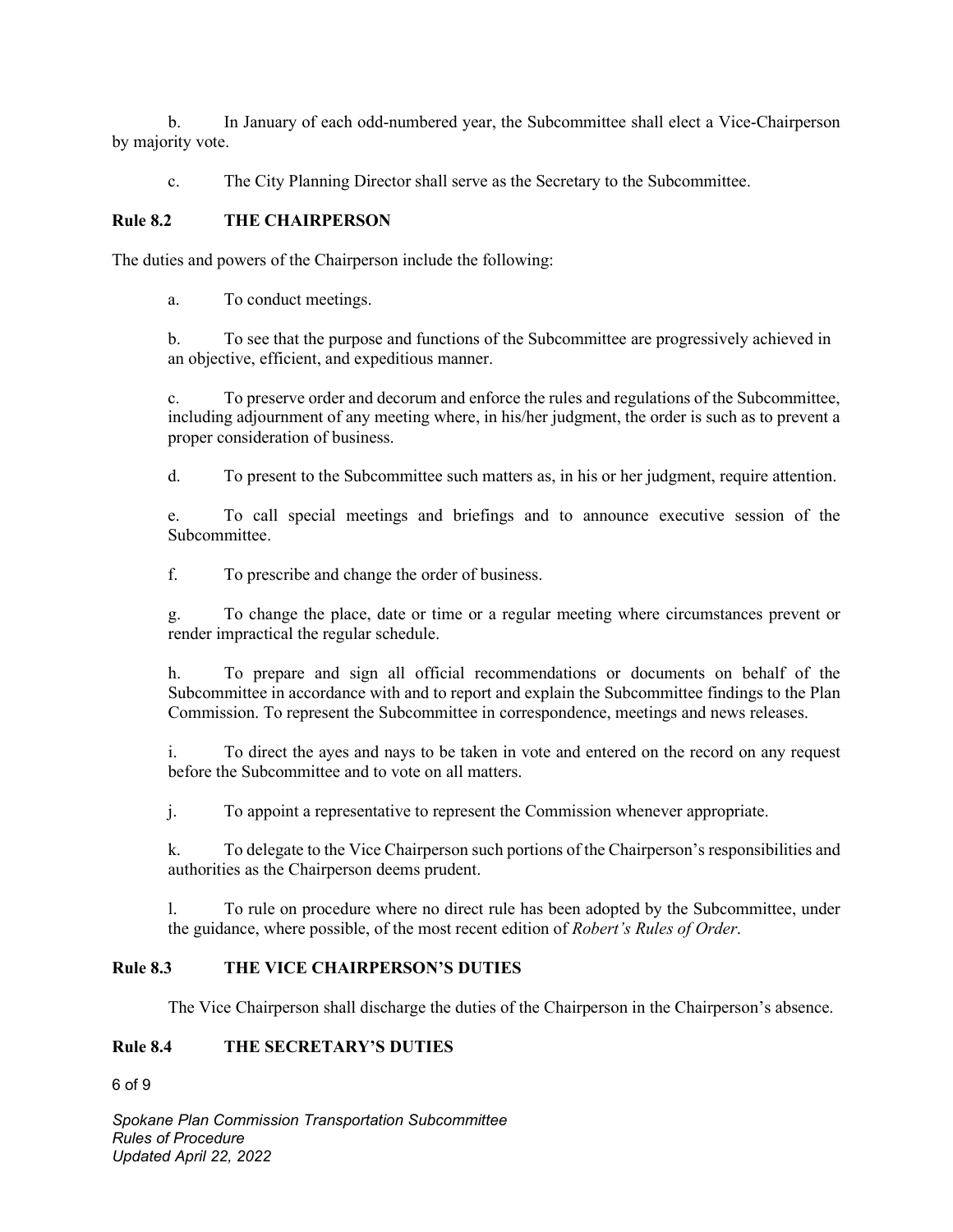The duties of the Secretary shall be as follows:

a. To attend all meetings of the Subcommittee.

b. To act as the professional advisor to the Subcommittee on all Planning matters and function, and participate in discussion of actions and motions before the Subcommittee.

c. To assure that the any and all reports and documents bearing the Subcommittee's name are properly prepared.

d. To direct staff to provide technical and administrative assistance to the Subcommittee.

e. To keep a true and accurate record in substance of the proceedings of the Subcommittee, and to have charge and to custodian of all Subcommittee books, documents, records, minutes and papers.

f. To handle providing notices of meetings.

g. To assist the Chairperson in any duties that she/he requires.

h. To prepare agenda, schedule business, and distribute notices, as the Chairperson directs and as required by state law.

# **Rule 8.5 REMOVAL**

a. If any member of the Subcommittee shall be absent from three (3) consecutive meetings or six (6) regularly scheduled meetings in any twelve-month period, the Chairperson may ask the leadership of the organization by which the member in question was appointed to the Subcommittee to appoint a different person to serve on the Subcommittee.

b. If any member of the Subcommittee intentionally and materially violates any of these Rules of Procedure, the member may be removed from the Subcommittee, to be replaced by another member of the group by which the removed member was appointed, pursuant to the rules of the appointing group.

# **RULE 9 - RECORDS, PUBLICATIONS AND REPORTS**

a. The Secretary prepares official minutes of the meetings containing the actions of the Subcommittee and a substantive account of the proceedings. Draft minutes shall be provided as a part of the next Subcommittee meeting agenda materials or posted and marked as "Draft" on the Plan Commission Transportation Subcommittee web page if there is not a regularly scheduled meeting to be held within the next month. The minutes of all meetings shall be approved by the Subcommittee, signed by the Secretary, posted on the Plan Commission Transportation Subcommittee web page, and placed on public record in the office of the City Clerk.

b. Any documents, maps, charts, presentations, or other material presented to the Subcommittee along with Subcommittee's briefing packets shall be stored in the office of the Secretary, posted on the Plan Commission Transportation Subcommittee web page, and are public record.

7 of 9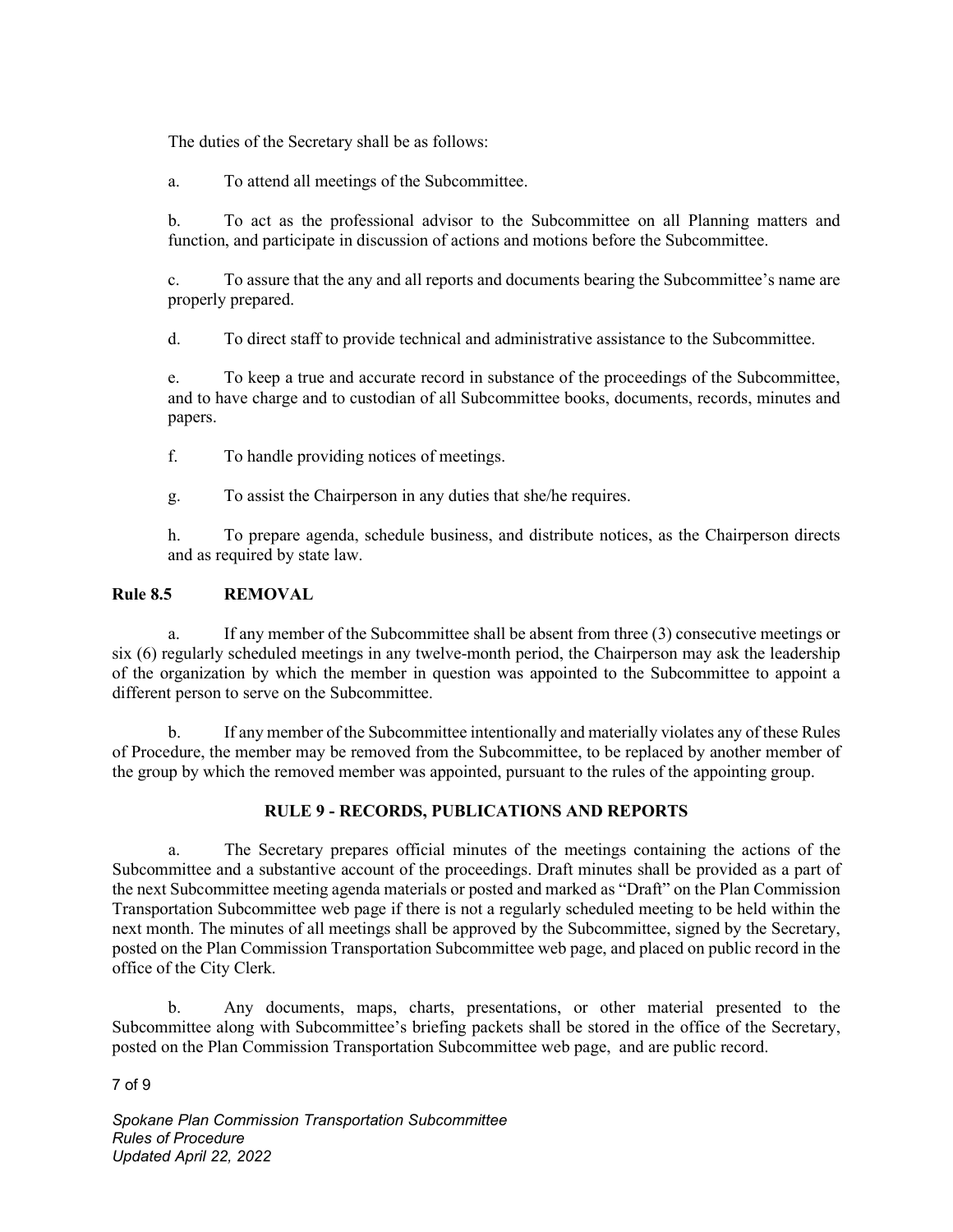c. Meetings of the Subcommittee shall be recorded and made public record. Recordings will not normally be transcribed, except by request of the City Council, Chairperson, City Attorney or Secretary.

# **RULE 10 - CODE OF CONDUCT**

a. It is the constant duty of each Subcommittee member to maintain respect for each other, the staff and the public. Likewise, the Subcommittee shall require respectful behavior from all persons who attend a meeting.

b. It shall be the obligation of every Subcommittee member to be familiar with the facts in order to reach an informed and independent judgment regarding the matter at hand. To discuss or vote on a matter heard at a meeting from which a member was absent, said member shall have familiarized himself with the subject matter, using the file of record of the Secretary's minutes of the tape of the hearing. Such familiarization shall be confined to the official files and referenced documents produced.

c. While any member has a right to express personal views and opinions pursuant to our Constitutional guarantees of freedom of speech, statements purporting to represent the view or pronouncements of the Subcommittee shall not be made in advance of the Subcommittee's final determination of the matter.

d. Subcommittee members may speak in their individual capacities, provided the speaker makes clear whether he or she is speaking in his or her individual capacity, or in his or her capacity as a member of the Subcommittee articulating their own views and concerns.

e. Subcommittee members shall not engage in any personal business transaction in which the fact of membership on the Subcommittee or any knowledge of its actions which are obtained due to membership on the Subcommittee would be qualification for such employment or a significant reason for the personal business transaction.

f. Subcommittee members shall not accept gifts from anyone concerned with matters which have been or might come before the Subcommittee. Well-intended acceptance of such gifts could lead to misconceptions by prospective donors or the public.

g. Members of the Subcommittee shall fully comply with Chapter 42.23 RCW (Code of Ethics for Municipal Officers), Chapter 42. 36 (Appearance of Fairness) (to the extent applicable to Subcommittee business), Chapter 42.30 RCW (Open Public Meetings Act), and such other rules and regulations as may be adopted by the City Council (SMC Chapter 01.04 Code of Ethics) regulating the conduct of any person holding appointive office within the City.

h. When a Subcommittee member concludes that a matter before the Subcommittee involves or may create a conflict of interest on the Subcommittee member's part, he or she shall notify the Chairperson immediately and shall abstain from consideration of the matter, which notification is to be recorded by the Secretary.

i. Except for submitting a written dissenting opinion as provided under these rules of procedure, no Subcommittee member shall work for the frustration or the overturn of any decision made by a majority of the Subcommittee outside the framework of the Subcommittee.

8 of 9